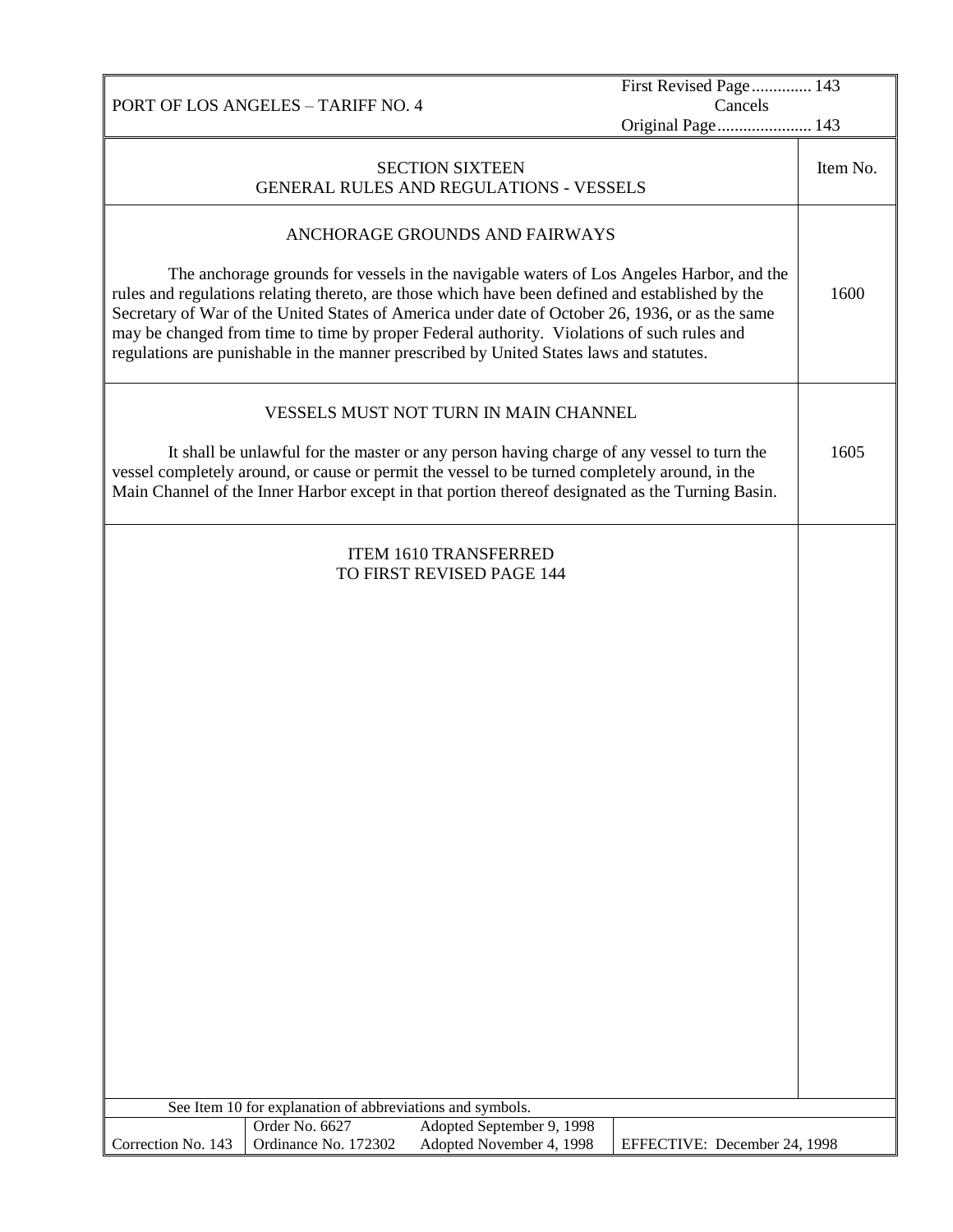PORT OF LOS ANGELES – TARIFF NO. 4 Original Page...................... 143A

| <b>SECTION SIXTEEN - Continued</b><br><b>GENERAL RULES AND REGULATIONS - VESSELS -- Continued</b>                                                                                                                                                                                                                                                                                                                                                                                                                                                                                                                                                                                                                                                                                                                                                                                                                                                                                                                                                                                                                                                                                                                                                                                                                                                                                                                                                                                                                                                                                                                                                                                                                                  |                              | Item No.    |
|------------------------------------------------------------------------------------------------------------------------------------------------------------------------------------------------------------------------------------------------------------------------------------------------------------------------------------------------------------------------------------------------------------------------------------------------------------------------------------------------------------------------------------------------------------------------------------------------------------------------------------------------------------------------------------------------------------------------------------------------------------------------------------------------------------------------------------------------------------------------------------------------------------------------------------------------------------------------------------------------------------------------------------------------------------------------------------------------------------------------------------------------------------------------------------------------------------------------------------------------------------------------------------------------------------------------------------------------------------------------------------------------------------------------------------------------------------------------------------------------------------------------------------------------------------------------------------------------------------------------------------------------------------------------------------------------------------------------------------|------------------------------|-------------|
| NO VESSEL NAVIGATION UNDER BRIDGE(S) TO PIER 400                                                                                                                                                                                                                                                                                                                                                                                                                                                                                                                                                                                                                                                                                                                                                                                                                                                                                                                                                                                                                                                                                                                                                                                                                                                                                                                                                                                                                                                                                                                                                                                                                                                                                   |                              |             |
| It shall be unlawful for any person to run, use or operate any vessel on, in or to transit that<br>portion of the waters of Los Angeles Harbor approximating 90,000 square feet directly beneath<br>the Pier 400 Transportation Corridor Bridges, described more particularly as follows:                                                                                                                                                                                                                                                                                                                                                                                                                                                                                                                                                                                                                                                                                                                                                                                                                                                                                                                                                                                                                                                                                                                                                                                                                                                                                                                                                                                                                                          |                              |             |
| That portion of those certain tidelands and submerged lands of the Pacific Ocean, in the<br>City of Los Angeles, Los Angeles Harbor, County of Los Angeles, State of California, southerly<br>of and contiguous to East San Pedro, as per Map recorded in Book 52, pages 13 to 18 inclusive of<br>Miscellaneous Records in the office of the County Recorder of said County, included within a<br>380-foot wide strip lying 190 feet northerly and 190 feet southerly of the following described<br>centerline:                                                                                                                                                                                                                                                                                                                                                                                                                                                                                                                                                                                                                                                                                                                                                                                                                                                                                                                                                                                                                                                                                                                                                                                                                    |                              |             |
| Commencing at the northwesterly corner of block 10 said East San Pedro, the westerly<br>line of said block 10 is the common City boundary of the Cities of Los Angeles and Long Beach,<br>established as a common boundary on June 15, 1918, by City of Los Angeles Ordinance No.<br>38269, New Series, and shown on Record of Survey filed in book 51, pages 1 to 21 inclusive, of<br>Record of Surveys, in the office of said County Recorder as having a bearing of North 19° 16' 25"<br>West, said boundary shall have a bearing of North 19° 18' 07" West for purposes of this<br>description; thence South 19° 18' 07" East 298.47 feet to that certain centerline monument shown<br>on Los Angeles City Survey No. 12377 indexed as A-19268 in the office of the City Engineer of<br>said City as Seaside Avenue 100 feet wide; thence South 19° 18' 12" East along said City<br>boundary to a point on the southerly line of Seaside Avenue as shown on said Record of Survey as<br>Seaside Boulevard, 100 feet wide, a distance of 52.92 feet, thence continuing along said City<br>Boundary South 19° 18′ 12″ East 4,732.12 feet to a point having coordinates of North<br>4,108,654.298 feet and East 4,214,340.257 feet in the California Coordinate System, Zone 7 based<br>on the North American Datum of 1927 (NAD27) said coordinate point has a latitude of<br>33° 44' 32.41397" and a longitude of 118° 14' 32.61676", said point is the TRUE POINT OF<br>BEGINNING; THENCE South 70° 41' 38" West 310.00 feet to its point of ending at NAD27<br>Coordinate North 4,018,551.806 feet and East 4,214,047.686, said point of ending has a latitude<br>of 33° 44' 31.40258" and a longitude of 118° 14' 36.08224". |                              | $+$<br>1607 |
| See Item 10 for explanation of abbreviations and symbols.                                                                                                                                                                                                                                                                                                                                                                                                                                                                                                                                                                                                                                                                                                                                                                                                                                                                                                                                                                                                                                                                                                                                                                                                                                                                                                                                                                                                                                                                                                                                                                                                                                                                          |                              |             |
| Order No. 6627<br>Adopted September 9, 1998<br>Ordinance No. 172302<br>Correction No. 144<br>Adopted November 4, 1998                                                                                                                                                                                                                                                                                                                                                                                                                                                                                                                                                                                                                                                                                                                                                                                                                                                                                                                                                                                                                                                                                                                                                                                                                                                                                                                                                                                                                                                                                                                                                                                                              | EFFECTIVE: December 24, 1998 |             |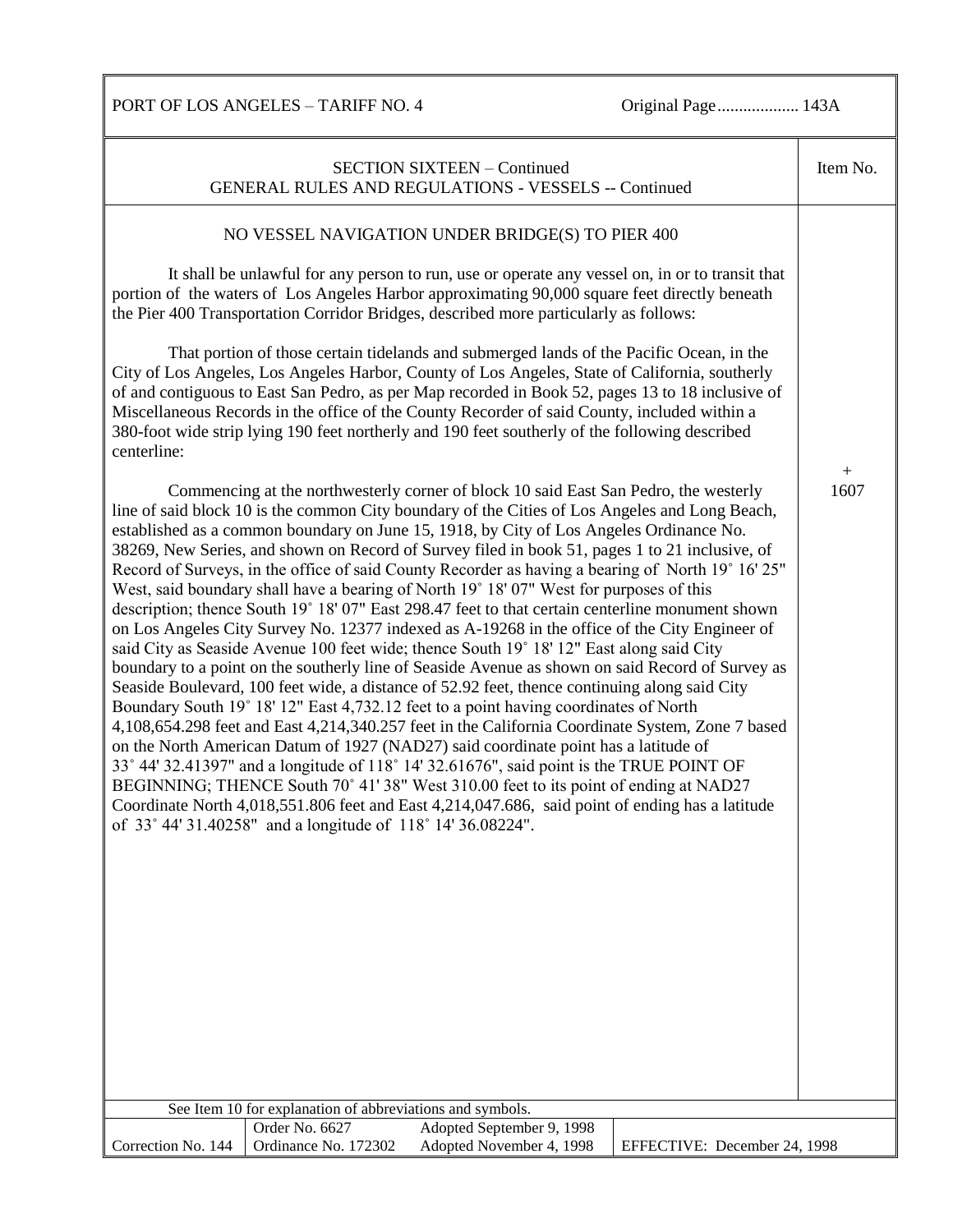PORT OF LOS ANGELES – TARIFF NO. 4 Original Page . . . . . . . . . . . 143B

| <b>SECTION SIXTEEN - Continued</b><br><b>GENERAL RULES AND REGULATIONS - VESSELS - Continued</b>                                                                                                                                                                                                                                                                                                      | Item No. |
|-------------------------------------------------------------------------------------------------------------------------------------------------------------------------------------------------------------------------------------------------------------------------------------------------------------------------------------------------------------------------------------------------------|----------|
|                                                                                                                                                                                                                                                                                                                                                                                                       |          |
|                                                                                                                                                                                                                                                                                                                                                                                                       |          |
| CONTROLLED NAVIGATION AREAS                                                                                                                                                                                                                                                                                                                                                                           |          |
|                                                                                                                                                                                                                                                                                                                                                                                                       |          |
| (a) Except as otherwise provided in paragraph (c) of this Item, it shall be unlawful for any<br>person to enter into, run, use or operate any recreational vessel on, in or to transit that portion of<br>the waters of Los Angeles Harbor designated as a "Controlled Navigation Area" without having a<br>written permit from the Executive Director or his/her designee.                           |          |
| (b) Controlled Navigation Areas in the Los Angeles Harbor are designated and described<br>more particularly as follows:                                                                                                                                                                                                                                                                               |          |
| <b>CNA-1: East Channel:</b> All waters North of a line between latitude $33^{\circ}$ - $43^{\circ}$ - $12^{\circ}$ North,<br>longitude 118°-16'-23" West and latitude 33°-43'-12" North, longitude 118°-16'27"<br>West.                                                                                                                                                                               | $+$      |
| CNA-2: Pier 300 Channel: All waters East of a line between latitude 33°-43'-26" North,<br>longitude $118^{\circ} - 15^{\circ} - 37^{\circ}$ West and latitude $33^{\circ} - 43^{\circ} - 49^{\circ}$ North, longitude $118^{\circ} - 15^{\circ} - 52^{\circ}$<br>West.                                                                                                                                | 1608     |
| CNA-3: Slip No. 93, Berths 98, 99, Southwest Slip, West Basin: All waters West of a line<br>between latitude 33°-44'-48" North, longitude 118°-16'-30" West and latitude 33°-45'-<br>14" North and longitude 118°-15'-52" West.                                                                                                                                                                       |          |
| CNA-4: Within 100 feet of any commercial wharves capable of servicing vessels 300 gross<br>tons and larger or any moored vessel of 300 gross tons or more that is used for any<br>type of trade or business involving the transportation of goods, merchandise, or<br>individuals, except as provided in any federal or state law or regulation or for the<br>immediate safety of the craft involved. |          |
| (c) The provisions of paragraph (a) of this Item shall not apply when persons affected by<br>this Item possess a permit issued by the Executive Director or his/her designee authorizing such<br>persons to enter into, run, use, or operate a recreational vessel in designated Controlled Navigation<br>Areas.                                                                                      |          |
| (d) The right is reserved to the Board to revoke and rescind, at any time and for any<br>reason, any or all of its designations of water areas made pursuant to this Item, and to amend and<br>change from time to time any or all of the restrictions, rules and regulations that may be<br>established for any or all such designated water areas.                                                  |          |
| (e) A permit issued in accordance with this Tariff Item does not replace or supersede any<br>obligation to comply with applicable local, state, or federal laws and regulations with respect to<br>vessel operations.                                                                                                                                                                                 |          |
|                                                                                                                                                                                                                                                                                                                                                                                                       |          |
| See Item 10 for explanation of abbreviations and symbols.<br>Order No. 6924<br>Adopted August 2, 2007                                                                                                                                                                                                                                                                                                 |          |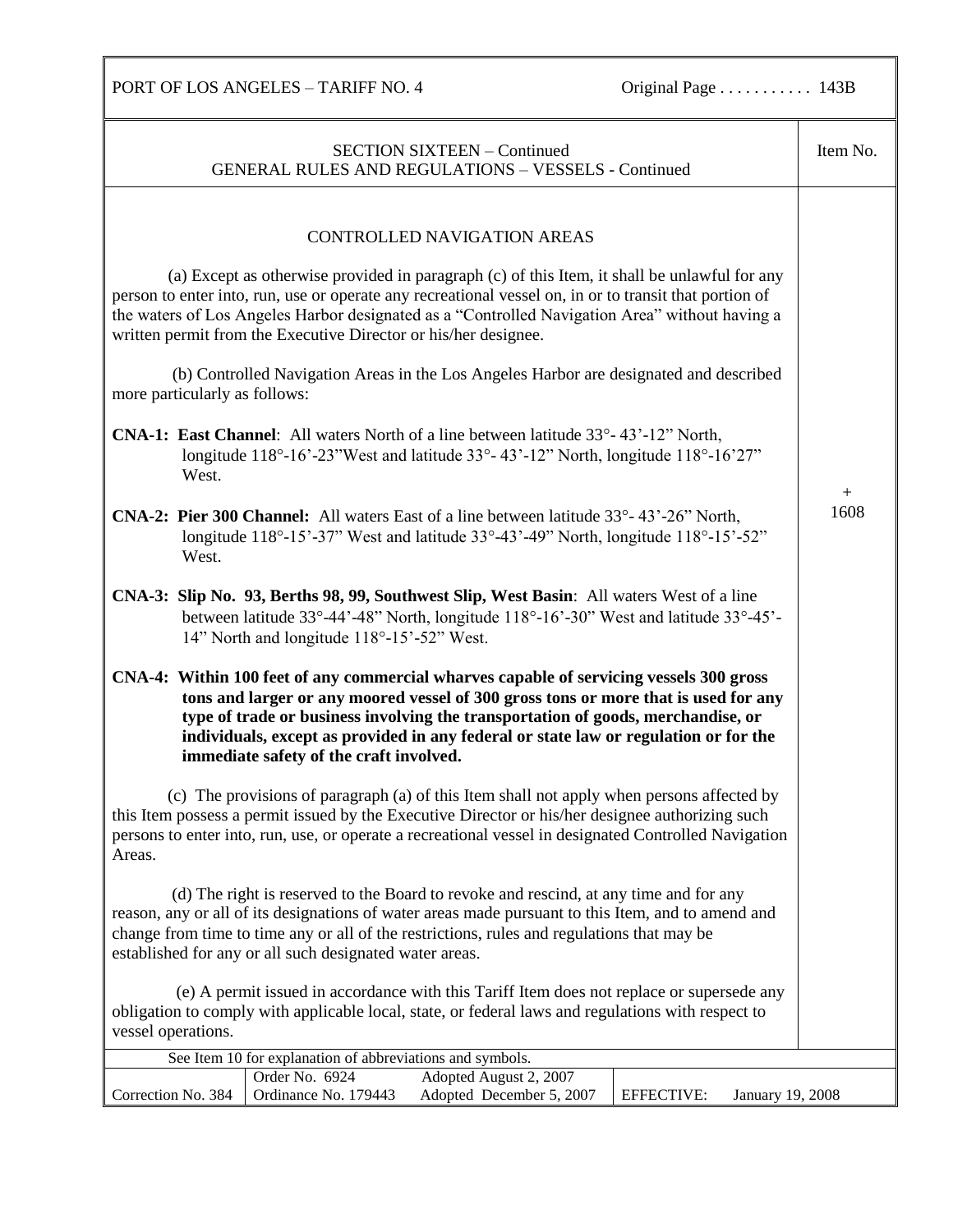| PORT OF LOS ANGELES - TARIFF NO. 4                                                                                                                                                                                                                                                                                                                                                                                                                                                                                                                                                                                                                                                                                                                                                                                                                                                                                                                                                                                                                                                                                                                                                                                                                                                                                                                                                                                                                                                                            | Second Revised Page 144<br>Cancels<br>First Revised Page 144 |                |
|---------------------------------------------------------------------------------------------------------------------------------------------------------------------------------------------------------------------------------------------------------------------------------------------------------------------------------------------------------------------------------------------------------------------------------------------------------------------------------------------------------------------------------------------------------------------------------------------------------------------------------------------------------------------------------------------------------------------------------------------------------------------------------------------------------------------------------------------------------------------------------------------------------------------------------------------------------------------------------------------------------------------------------------------------------------------------------------------------------------------------------------------------------------------------------------------------------------------------------------------------------------------------------------------------------------------------------------------------------------------------------------------------------------------------------------------------------------------------------------------------------------|--------------------------------------------------------------|----------------|
| <b>SECTION SIXTEEN - Continued</b><br><b>GENERAL RULES AND REGULATIONS - VESSELS - Continue</b>                                                                                                                                                                                                                                                                                                                                                                                                                                                                                                                                                                                                                                                                                                                                                                                                                                                                                                                                                                                                                                                                                                                                                                                                                                                                                                                                                                                                               |                                                              | Item No.       |
| LINES REQUIRED AT WHARF<br>It shall be unlawful for any person to make fast any vessel to any wharf except with such<br>lines and in such manner as to meet the approval of the Executive Director.                                                                                                                                                                                                                                                                                                                                                                                                                                                                                                                                                                                                                                                                                                                                                                                                                                                                                                                                                                                                                                                                                                                                                                                                                                                                                                           |                                                              | [N]<br>1610    |
| NOT TO MAKE FAST TO OR REMAIN AT WHARF WITHOUT<br>CONSENT OF THE EXECUTIVE DIRECTOR<br>It shall be unlawful for any person to make any vessel fast, or to cause or permit any<br>vessel to be made fast, to any wharf, or to cause or permit any vessel to remain fastened to any<br>wharf, or to be or remain moored immediately in front thereof, without the consent of the<br>Executive Director, and it shall be unlawful for any vessel to remain fastened to any wharf, or to<br>remain moored immediately in front thereof, after the consent to so remain fastened or moored has<br>been revoked or withdrawn by the Executive Director.<br>For the purpose of this Item, each day of 24 hours, or portion thereof, during which any<br>violation exists or continues, shall be considered a separate offense and shall be subject to the<br>penalties provided in Section Two of this Tariff for each such separate offense.<br>Any vessel made fast to or moored in front of any wharf, or remaining fastened to or<br>moored in front of any wharf, in violation of this item, shall be subject to removal by or at the<br>order of the Executive Director and at the expense of such vessel, and its agent or owner, to such<br>other place as the Executive Director may direct.<br>Note 1: Does not apply to visiting vessels at a Recreational Courtesy Dock that use the<br>$+$<br>facility no more than four hours in any twenty-four hour period, or as otherwise authorized by<br>permit. |                                                              | $[C]+$<br>1615 |
| TO USE ONLY MOORING FACILITIES PROVIDED<br>It shall be unlawful for any person to make fast any rope or mooring to any wharf or<br>landing, or shed, or to any pile or piles supporting same, or to any dolphin or fender pile, except to<br>the mooring piles or mooring bits or rings provided for that purpose.                                                                                                                                                                                                                                                                                                                                                                                                                                                                                                                                                                                                                                                                                                                                                                                                                                                                                                                                                                                                                                                                                                                                                                                            |                                                              | 1620           |
| See Item 10 for explanation of abbreviations and symbols.<br>Adopted May 15, 2014<br>Order No. 14-7163                                                                                                                                                                                                                                                                                                                                                                                                                                                                                                                                                                                                                                                                                                                                                                                                                                                                                                                                                                                                                                                                                                                                                                                                                                                                                                                                                                                                        |                                                              |                |
| Ordinance No. 183184<br>Adopted August 19, 2014<br>Correction No. 664                                                                                                                                                                                                                                                                                                                                                                                                                                                                                                                                                                                                                                                                                                                                                                                                                                                                                                                                                                                                                                                                                                                                                                                                                                                                                                                                                                                                                                         | EFFECTIVE: September 27, 2014                                |                |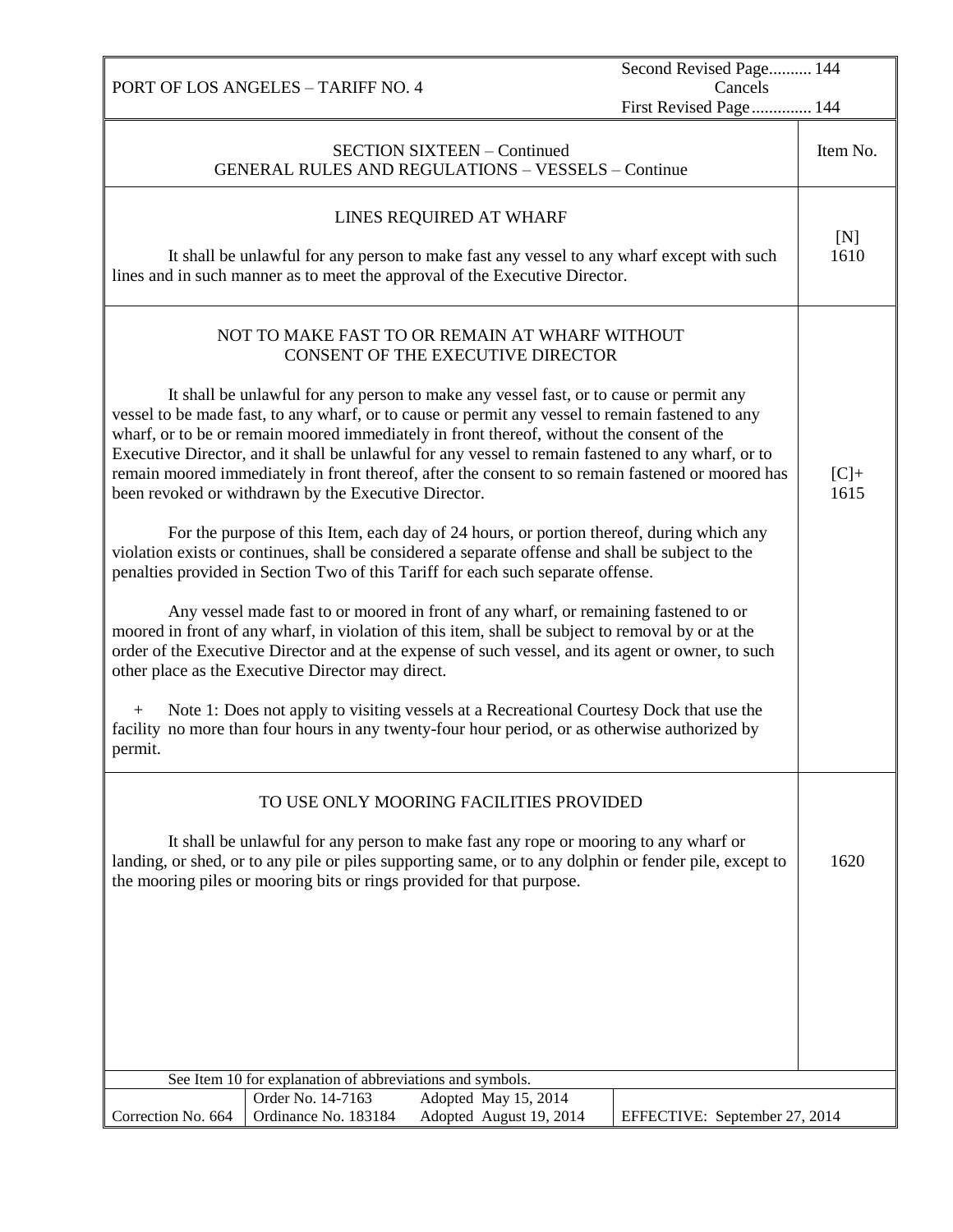| PORT OF LOS ANGELES - TARIFF NO. 4                                                                                                                                                                                                                                                                                                                                                                                                         | Original Page 145       |          |
|--------------------------------------------------------------------------------------------------------------------------------------------------------------------------------------------------------------------------------------------------------------------------------------------------------------------------------------------------------------------------------------------------------------------------------------------|-------------------------|----------|
| <b>SECTION SIXTEEN - Continued</b><br><b>GENERAL RULES AND REGULATIONS - VESSELS - Continued</b>                                                                                                                                                                                                                                                                                                                                           |                         | Item No. |
| RUNNING MOORING LINES ACROSS SLIP                                                                                                                                                                                                                                                                                                                                                                                                          |                         |          |
| It shall be unlawful for any person to run any mooring line across any slip, without first<br>obtaining permission therefor from the Executive Director.                                                                                                                                                                                                                                                                                   |                         | 1625     |
| <b>VESSELS EXTENDING BEYOND PIER OR OCCUPYING OUTSIDE BERTH</b><br>Every vessel lying at any pier or wharf whose stern or bow extends beyond the edge or<br>end of any pier or wharf, and every vessel lying alongside another vessel berthed at a wharf<br>(outside berth), shall, while occupying such position, be responsible for any and all damage to<br>itself and to any other vessel.                                             |                         | 1630     |
| <b>MAKING FAST TO BUOYS</b>                                                                                                                                                                                                                                                                                                                                                                                                                |                         |          |
| It shall be unlawful for any person to make fast or attach any vessel to any buoy belonging<br>to the Port of Los Angeles, except in case of emergency, without the consent of the Executive<br>Director, and any such vessel shall at all times be subject to removal by or at the order of the<br>Executive Director at the expense of such vessel, and its agent or owner, to such other place as the<br>Executive Director may direct. |                         | 1635     |
|                                                                                                                                                                                                                                                                                                                                                                                                                                            |                         |          |
|                                                                                                                                                                                                                                                                                                                                                                                                                                            |                         |          |
| See Item 10 for explanation of abbreviations and symbols.<br>Order No. 5837<br>Adopted July 12, 1989                                                                                                                                                                                                                                                                                                                                       |                         |          |
| Ordinance No. 165789<br>Adopted April 10, 1990                                                                                                                                                                                                                                                                                                                                                                                             | EFFECTIVE: July 1, 1990 |          |

Г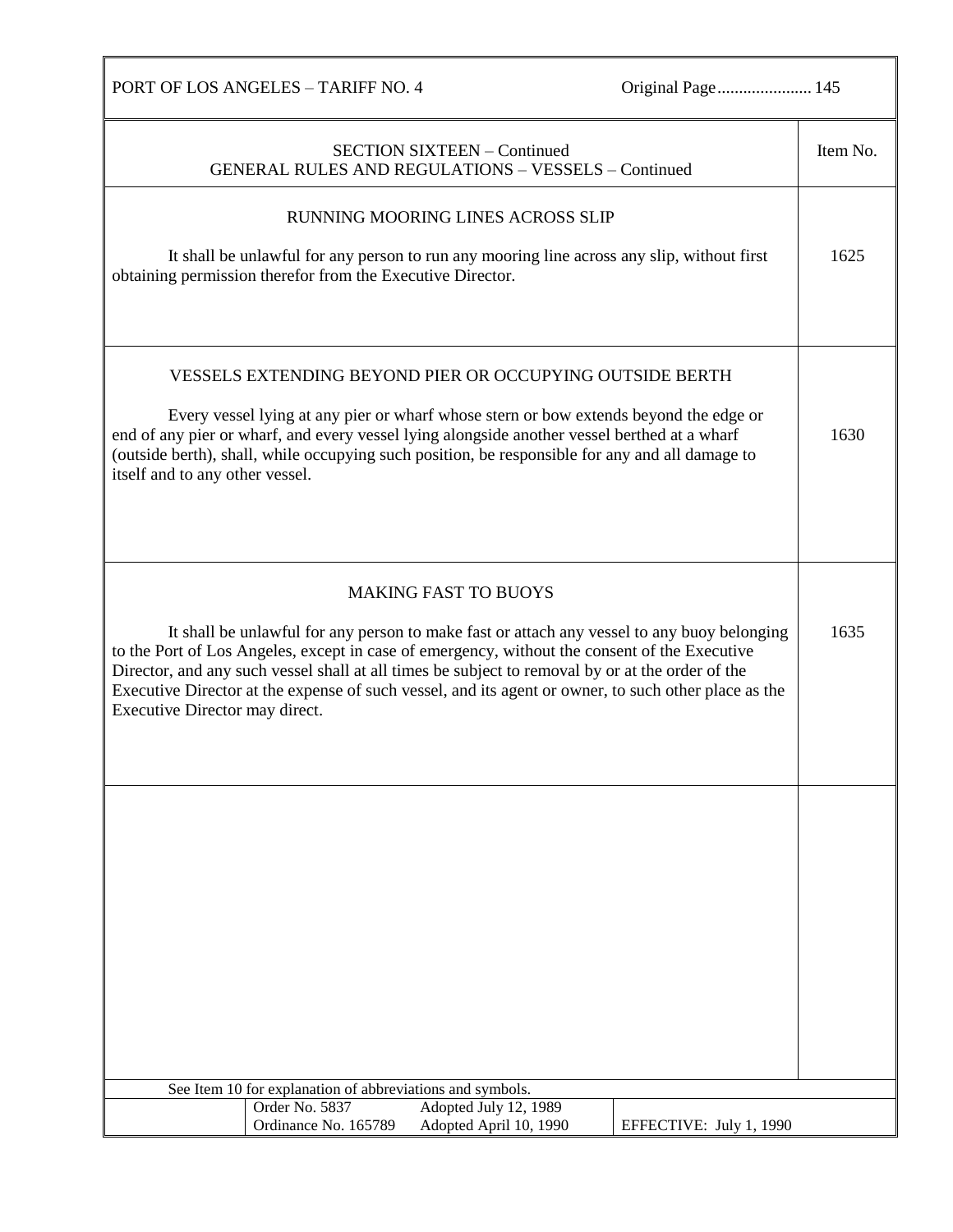|                                                                                                                                                                                                                                                                                                                                                                                                                                                                                                                                                                                                                 |                                                                | <b>SECTION SIXTEEN - Continued</b><br><b>GENERAL RULES AND REGULATIONS - VESSELS - Continued</b>                                                                                                                                                                                             |                         | Item No. |
|-----------------------------------------------------------------------------------------------------------------------------------------------------------------------------------------------------------------------------------------------------------------------------------------------------------------------------------------------------------------------------------------------------------------------------------------------------------------------------------------------------------------------------------------------------------------------------------------------------------------|----------------------------------------------------------------|----------------------------------------------------------------------------------------------------------------------------------------------------------------------------------------------------------------------------------------------------------------------------------------------|-------------------------|----------|
|                                                                                                                                                                                                                                                                                                                                                                                                                                                                                                                                                                                                                 |                                                                | ANCHORAGE; TEMPORARY: RESTRICTIONS                                                                                                                                                                                                                                                           |                         |          |
|                                                                                                                                                                                                                                                                                                                                                                                                                                                                                                                                                                                                                 |                                                                |                                                                                                                                                                                                                                                                                              |                         |          |
|                                                                                                                                                                                                                                                                                                                                                                                                                                                                                                                                                                                                                 | without the written permission of the Executive Director.      | (a) It shall be unlawful at any time for any person to anchor or moor a vessel with an<br>anchor or by other means, or to cause or permit any vessel to remain so anchored or moored, at the<br>entrance to or within any fairway, channel, slip, basin, or other area of Los Angeles Harbor |                         | 1640     |
|                                                                                                                                                                                                                                                                                                                                                                                                                                                                                                                                                                                                                 | area without the written permission of the Executive Director. | (b) The Executive Director may designate an area or areas within Los Angeles Harbor for<br>the purpose of temporary anchoring or mooring of vessels. However, no person shall anchor or<br>moor any vessel, or cause or permit any vessel to remain so anchored or moored in such an         |                         |          |
| waters.                                                                                                                                                                                                                                                                                                                                                                                                                                                                                                                                                                                                         |                                                                | (c) All vessels anchored or moored between sunset and sunrise shall display lights as<br>prescribed by Federal and State laws, rules and regulations regarding anchor lights in inland                                                                                                       |                         |          |
| (d) In any prosecution charging a violation of any provision of this Item, proof by the<br>people of the State of California that the particular vessel described in the complaint was anchored<br>or moored in violation of any provision of this Item, together with proof that the defendant named<br>in the complaint was, at the time of said violation, the registered or documented owner of said<br>vessel, shall constitute a presumption that the owner of said vessel was the person who anchored<br>or moored said vessel at the place where and for the time during which said violation occurred. |                                                                |                                                                                                                                                                                                                                                                                              |                         |          |
| For the purpose of this Item, each day twenty-four (24) hours, or portion thereof, during<br>which any violation exists or continues, shall be considered a separate offense and shall be subject<br>to the penalties provided in Section Two of this Tariff for each such separate offense.                                                                                                                                                                                                                                                                                                                    |                                                                |                                                                                                                                                                                                                                                                                              |                         |          |
|                                                                                                                                                                                                                                                                                                                                                                                                                                                                                                                                                                                                                 | such other place as the Executive Director may direct.         | Any vessel anchored or moored in violation of this Item shall be subject to removal by or<br>at the order of the Executive Director and at the expense of such vessel, its agent and owner, to                                                                                               |                         |          |
|                                                                                                                                                                                                                                                                                                                                                                                                                                                                                                                                                                                                                 |                                                                |                                                                                                                                                                                                                                                                                              |                         |          |
|                                                                                                                                                                                                                                                                                                                                                                                                                                                                                                                                                                                                                 |                                                                |                                                                                                                                                                                                                                                                                              |                         |          |
|                                                                                                                                                                                                                                                                                                                                                                                                                                                                                                                                                                                                                 |                                                                |                                                                                                                                                                                                                                                                                              |                         |          |
|                                                                                                                                                                                                                                                                                                                                                                                                                                                                                                                                                                                                                 |                                                                |                                                                                                                                                                                                                                                                                              |                         |          |
|                                                                                                                                                                                                                                                                                                                                                                                                                                                                                                                                                                                                                 |                                                                |                                                                                                                                                                                                                                                                                              |                         |          |
|                                                                                                                                                                                                                                                                                                                                                                                                                                                                                                                                                                                                                 | See Item 10 for explanation of abbreviations and symbols.      |                                                                                                                                                                                                                                                                                              |                         |          |
|                                                                                                                                                                                                                                                                                                                                                                                                                                                                                                                                                                                                                 | Order No. 5837                                                 | Adopted July 12, 1989                                                                                                                                                                                                                                                                        |                         |          |
|                                                                                                                                                                                                                                                                                                                                                                                                                                                                                                                                                                                                                 | Ordinance No. 165789                                           | Adopted April 10, 1990                                                                                                                                                                                                                                                                       | EFFECTIVE: July 1, 1990 |          |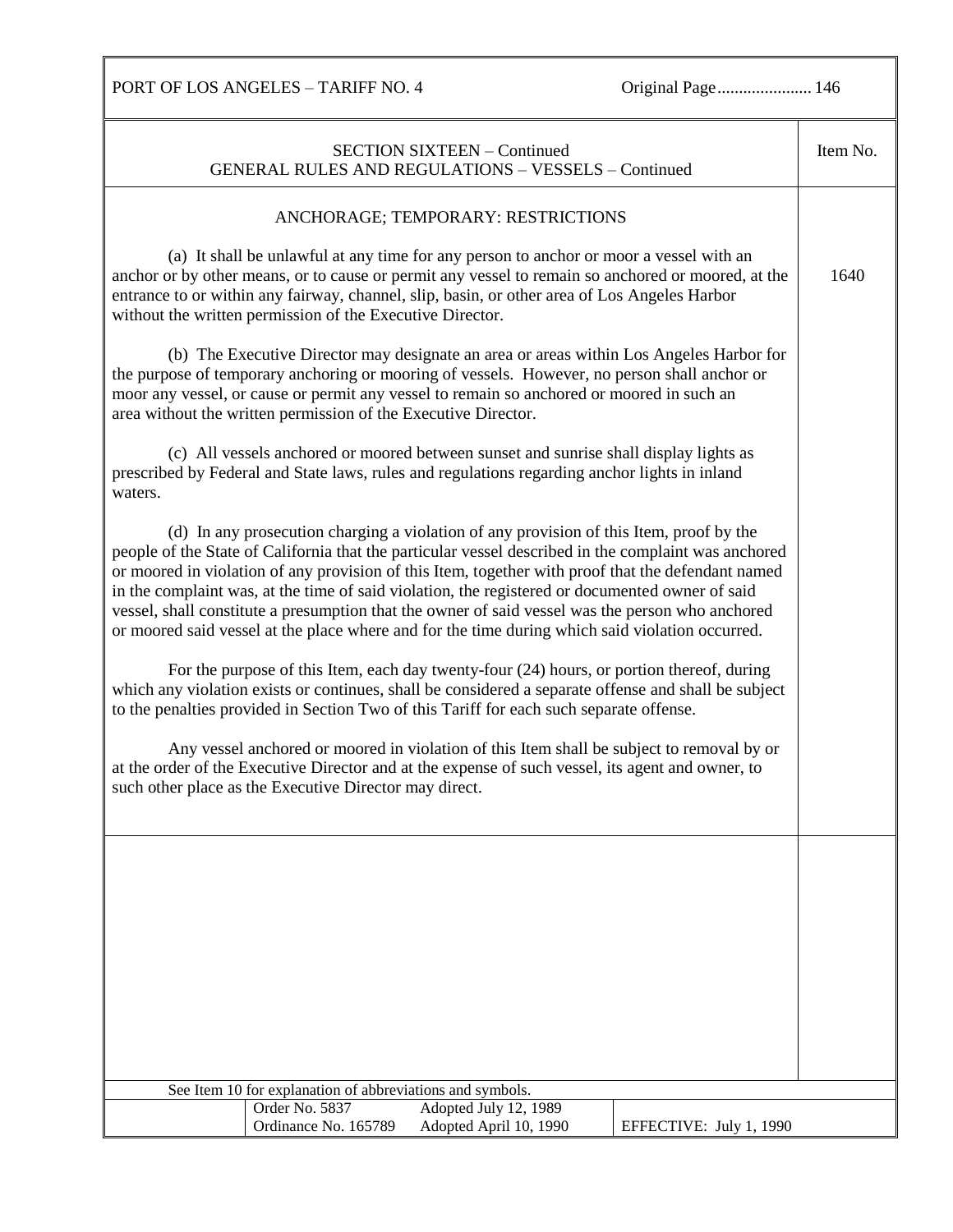|                                                                             | <b>SECTION SIXTEEN - Continued</b><br><b>GENERAL RULES AND REGULATIONS - VESSELS - Continued</b>                                                                                                                                                                                                                                                                                                                                                                                                                                                                                                                                                                                                                                                                                                                                                                                                                                                                                                                                                                                 |                         | Item No. |
|-----------------------------------------------------------------------------|----------------------------------------------------------------------------------------------------------------------------------------------------------------------------------------------------------------------------------------------------------------------------------------------------------------------------------------------------------------------------------------------------------------------------------------------------------------------------------------------------------------------------------------------------------------------------------------------------------------------------------------------------------------------------------------------------------------------------------------------------------------------------------------------------------------------------------------------------------------------------------------------------------------------------------------------------------------------------------------------------------------------------------------------------------------------------------|-------------------------|----------|
| vessel at any wharf with the stem of such vessel against the wharf.         | USE OF DOLPHINS OR WHARVES IN TURNING<br>It shall be unlawful for any vessel, or any person in charge of any vessel, to use any<br>dolphin at the outer end of any wharf to break or warp around, or to turn around or swing such                                                                                                                                                                                                                                                                                                                                                                                                                                                                                                                                                                                                                                                                                                                                                                                                                                                |                         | 1645     |
| the position thereof at the expense of such vessel.                         | PERSONS ON BOARD TO ACT ON ORDER OF EXECUTIVE DIRECTOR<br>Every vessel must at all times have on board at least one person in charge with authority<br>to take such action in any emergency as may be demanded, and in the event it becomes necessary,<br>in order to facilitate navigation or commerce, or for the protection of other vessels or property, that<br>any vessel be moved, or the position thereof changed, the Executive Director is hereby authorized<br>and directed to order and enforce the removal of such vessel at its own expense to such place as<br>the Executive Director may direct; and it shall be unlawful for the master, owner to agent of such<br>vessel to fail, neglect, or refuse to obey any such order of the Executive Director.<br>Upon failure or refusal of the person in charge of such vessel to change the position<br>thereof, as directed by the Executive Director, it shall be the duty of the Executive Director, and he<br>is hereby authorized, to board such vessel with such assistance as may be necessary and to change |                         | 1650     |
|                                                                             |                                                                                                                                                                                                                                                                                                                                                                                                                                                                                                                                                                                                                                                                                                                                                                                                                                                                                                                                                                                                                                                                                  |                         |          |
| See Item 10 for explanation of abbreviations and symbols.<br>Order No. 5837 | Adopted July 12, 1989                                                                                                                                                                                                                                                                                                                                                                                                                                                                                                                                                                                                                                                                                                                                                                                                                                                                                                                                                                                                                                                            |                         |          |
| Ordinance No. 165789                                                        | Adopted April 10, 1990                                                                                                                                                                                                                                                                                                                                                                                                                                                                                                                                                                                                                                                                                                                                                                                                                                                                                                                                                                                                                                                           | EFFECTIVE: July 1, 1990 |          |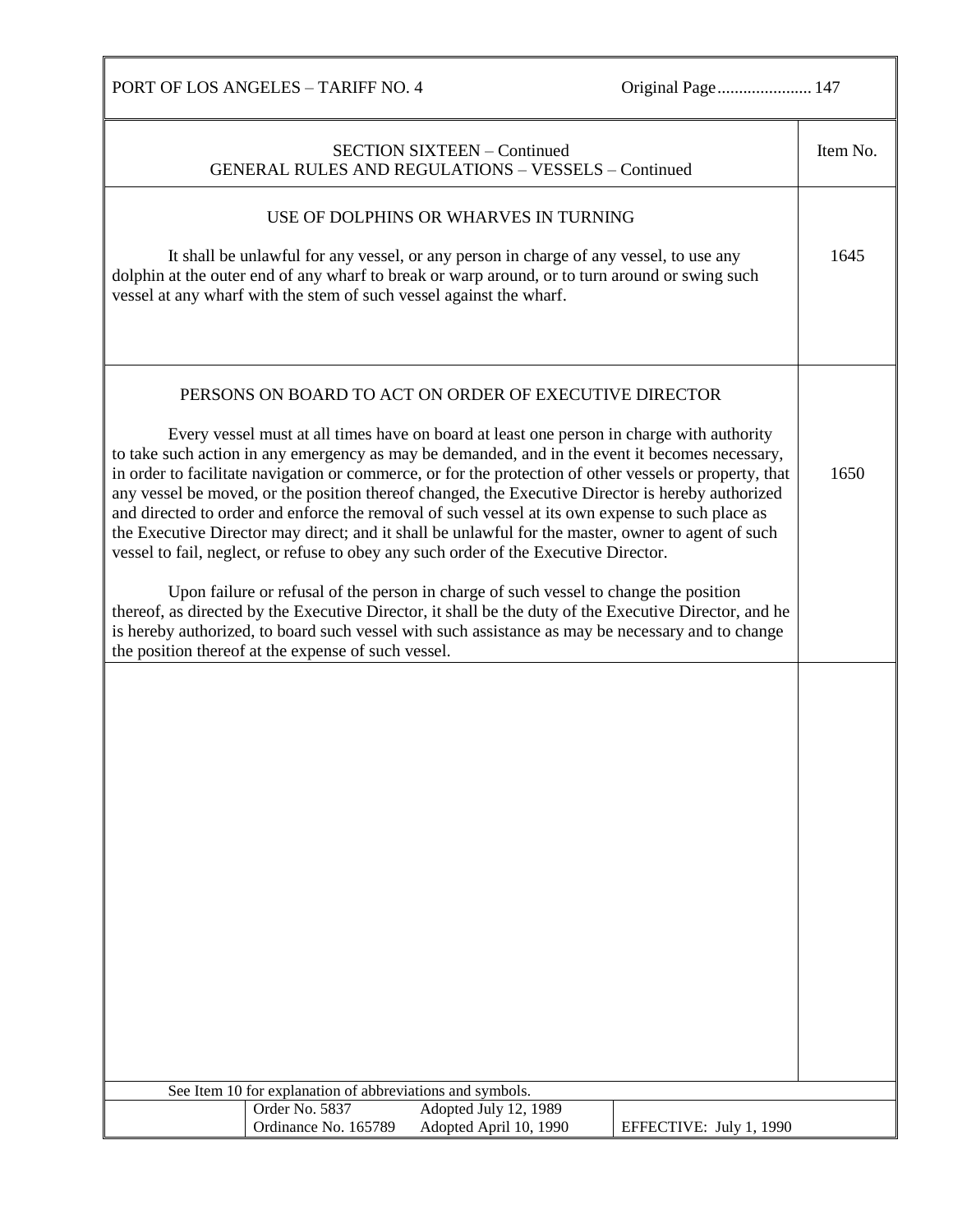PORT OF LOS ANGELES - TARIFF NO. 4 Original Page........................... 148 SECTION SIXTEEN – Continued GENERAL RULES AND REGULATIONS – VESSELS – Continued Item No. LIGHTS AT NIGHT Every vessel while anchored or moored in Los Angeles Harbor shall at all times between sunset and sunrise conform to the Rules and Regulations of the United States regarding anchor lights in inland waters. Every vessel lying at a wharf, or alongside of a vessel berthed at a wharf, shall between sunset and sunrise show proper lights and be provided with such appliances in the way of gangways and manropes as may, in the opinion of the Executive Director, be necessary for the convenience and safety of persons passing to and from such vessel; and every gangway fixed for the purpose giving the crew and other persons access to such vessel after dark shall be adequately lighted and a watch kept continually thereon as long as such gangway is in communication with the shore. It shall be unlawful between sunset and sunrise to display any running lights on any vessel while lying at a wharf. 1655 TOWING It shall be unlawful for any person, operating any tow boat or vessel of any kind, to tow vessels, boats, barges, scows, logs, piles, timber, or refuse matter or matter of any kind or description whatever within the limits of Los Angeles Harbor with a tow line or hawser out from said boat longer than is necessary. 1660 See Item 10 for explanation of abbreviations and symbols. Order No. 5837 Adopted July 12, 1989 Ordinance No. 165789 Adopted April 10, 1990 | EFFECTIVE: July 1, 1990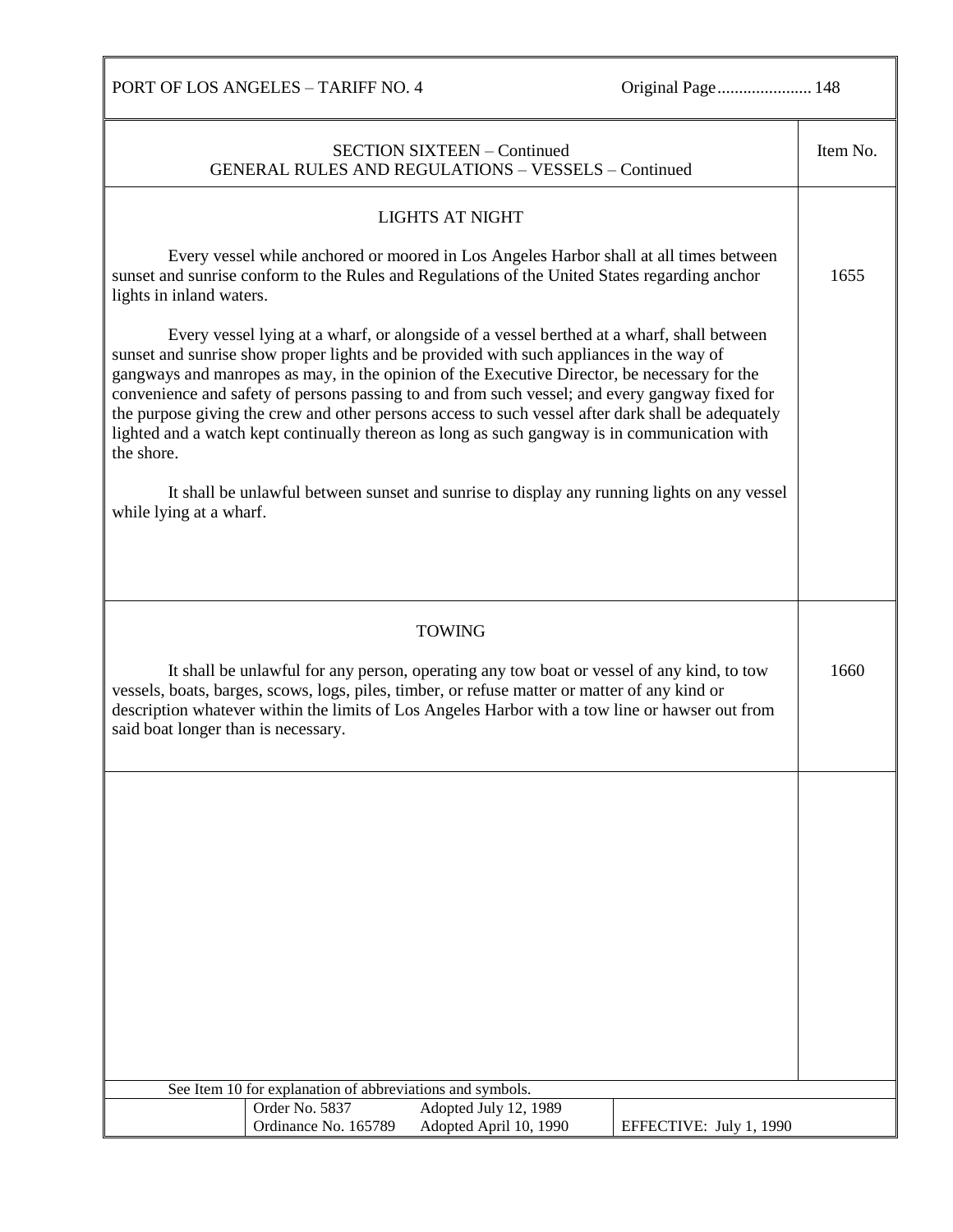| Item No.<br><b>SECTION SIXTEEN - Continued</b><br><b>GENERAL RULES AND REGULATIONS - VESSELS - Continued</b><br>OBSTRUCTIONS TO NAVIGATION: REMOVAL<br>It shall be unlawful for any person to tie up or anchor any vessel in any navigable channel<br>within Los Angeles Harbor in such manner as to prevent or obstruct the navigation or passage of<br>other vessels; or to voluntarily or carelessly sink, or permit to be sunk, any vessel or any<br>1665<br>obstruction in the navigable waters of Los Angeles Harbor; or to float; or permit to be floated,<br>loose timbers, logs or piles in the aforesaid navigable waters in such manner as to obstruct,<br>impede, or endanger navigation. Whenever a vessel is wrecked, or any vessel or object is sunk in<br>said harbor, accidentally or otherwise, it shall be the duty of the owner or person in charge of such<br>sunken vessel or object to immediately mark it with a buoy or beacon during the day and a lighted<br>lantern at night, and to maintain such marks until the sunken vessel or object is removed or<br>abandoned, and the neglect or failure of said owner or person in charge so to do shall be unlawful.<br>It shall be the duty of the owner or person in charge of such sunken vessel or other object to<br>commence the immediate removal of the same and prosecute such removal diligently, and failure<br>to do so shall be considered as an abandonment of such vessel or object, and shall subject the same<br>to removal by the City of Los Angeles as provided in Item 1675.<br>See Item 10 for explanation of abbreviations and symbols.<br>Order No. 5837<br>Adopted July 12, 1989<br>Ordinance No. 165789<br>Adopted April 10, 1990<br>EFFECTIVE: July 1, 1990 |  |  |
|---------------------------------------------------------------------------------------------------------------------------------------------------------------------------------------------------------------------------------------------------------------------------------------------------------------------------------------------------------------------------------------------------------------------------------------------------------------------------------------------------------------------------------------------------------------------------------------------------------------------------------------------------------------------------------------------------------------------------------------------------------------------------------------------------------------------------------------------------------------------------------------------------------------------------------------------------------------------------------------------------------------------------------------------------------------------------------------------------------------------------------------------------------------------------------------------------------------------------------------------------------------------------------------------------------------------------------------------------------------------------------------------------------------------------------------------------------------------------------------------------------------------------------------------------------------------------------------------------------------------------------------------------------------------------------------------------------------------------------------------------------------|--|--|
|                                                                                                                                                                                                                                                                                                                                                                                                                                                                                                                                                                                                                                                                                                                                                                                                                                                                                                                                                                                                                                                                                                                                                                                                                                                                                                                                                                                                                                                                                                                                                                                                                                                                                                                                                               |  |  |
|                                                                                                                                                                                                                                                                                                                                                                                                                                                                                                                                                                                                                                                                                                                                                                                                                                                                                                                                                                                                                                                                                                                                                                                                                                                                                                                                                                                                                                                                                                                                                                                                                                                                                                                                                               |  |  |
|                                                                                                                                                                                                                                                                                                                                                                                                                                                                                                                                                                                                                                                                                                                                                                                                                                                                                                                                                                                                                                                                                                                                                                                                                                                                                                                                                                                                                                                                                                                                                                                                                                                                                                                                                               |  |  |
|                                                                                                                                                                                                                                                                                                                                                                                                                                                                                                                                                                                                                                                                                                                                                                                                                                                                                                                                                                                                                                                                                                                                                                                                                                                                                                                                                                                                                                                                                                                                                                                                                                                                                                                                                               |  |  |
|                                                                                                                                                                                                                                                                                                                                                                                                                                                                                                                                                                                                                                                                                                                                                                                                                                                                                                                                                                                                                                                                                                                                                                                                                                                                                                                                                                                                                                                                                                                                                                                                                                                                                                                                                               |  |  |
|                                                                                                                                                                                                                                                                                                                                                                                                                                                                                                                                                                                                                                                                                                                                                                                                                                                                                                                                                                                                                                                                                                                                                                                                                                                                                                                                                                                                                                                                                                                                                                                                                                                                                                                                                               |  |  |
|                                                                                                                                                                                                                                                                                                                                                                                                                                                                                                                                                                                                                                                                                                                                                                                                                                                                                                                                                                                                                                                                                                                                                                                                                                                                                                                                                                                                                                                                                                                                                                                                                                                                                                                                                               |  |  |
|                                                                                                                                                                                                                                                                                                                                                                                                                                                                                                                                                                                                                                                                                                                                                                                                                                                                                                                                                                                                                                                                                                                                                                                                                                                                                                                                                                                                                                                                                                                                                                                                                                                                                                                                                               |  |  |
|                                                                                                                                                                                                                                                                                                                                                                                                                                                                                                                                                                                                                                                                                                                                                                                                                                                                                                                                                                                                                                                                                                                                                                                                                                                                                                                                                                                                                                                                                                                                                                                                                                                                                                                                                               |  |  |
|                                                                                                                                                                                                                                                                                                                                                                                                                                                                                                                                                                                                                                                                                                                                                                                                                                                                                                                                                                                                                                                                                                                                                                                                                                                                                                                                                                                                                                                                                                                                                                                                                                                                                                                                                               |  |  |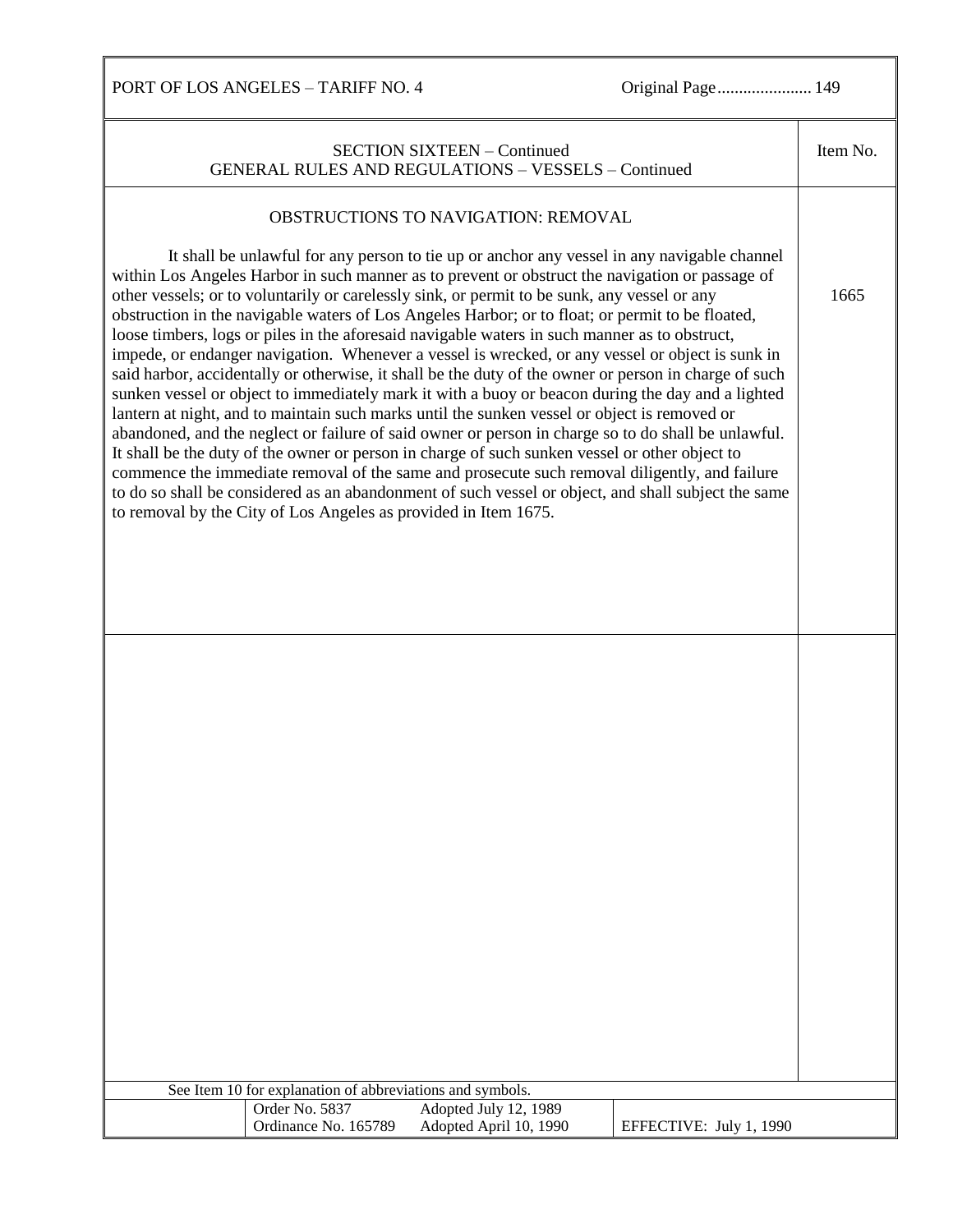|                   |                                                           |                                                                                                                                                                                                                                                                                                                                                                                                                                                                                                                                                                                                                                                                                                                                                                                                                                                                                                                                                                                                                                                                                                                                 | First Revised Page 150    |             |
|-------------------|-----------------------------------------------------------|---------------------------------------------------------------------------------------------------------------------------------------------------------------------------------------------------------------------------------------------------------------------------------------------------------------------------------------------------------------------------------------------------------------------------------------------------------------------------------------------------------------------------------------------------------------------------------------------------------------------------------------------------------------------------------------------------------------------------------------------------------------------------------------------------------------------------------------------------------------------------------------------------------------------------------------------------------------------------------------------------------------------------------------------------------------------------------------------------------------------------------|---------------------------|-------------|
|                   | PORT OF LOS ANGELES - TARIFF NO. 4                        |                                                                                                                                                                                                                                                                                                                                                                                                                                                                                                                                                                                                                                                                                                                                                                                                                                                                                                                                                                                                                                                                                                                                 | Cancels                   |             |
|                   |                                                           |                                                                                                                                                                                                                                                                                                                                                                                                                                                                                                                                                                                                                                                                                                                                                                                                                                                                                                                                                                                                                                                                                                                                 | Original Page 150         |             |
|                   |                                                           | <b>SECTION SIXTEEN - Continued</b><br><b>GENERAL RULES AND REGULATIONS - VESSELS - Continued</b>                                                                                                                                                                                                                                                                                                                                                                                                                                                                                                                                                                                                                                                                                                                                                                                                                                                                                                                                                                                                                                |                           | Item No.    |
|                   |                                                           | <b>ABANDONED VESSELS</b>                                                                                                                                                                                                                                                                                                                                                                                                                                                                                                                                                                                                                                                                                                                                                                                                                                                                                                                                                                                                                                                                                                        |                           |             |
|                   | Board expressed by resolution, is abandoned property.     | *(a) Any hulk, derelict, wreck or parts of any ship, vessel or other watercraft sunk,<br>beached or allowed to remain in an unseaworthy or dilapidated condition upon tide and submerged<br>lands in the Harbor District for a period longer than 30 days without a watchman or other person<br>being maintained upon or near and in charge of such property, and without the consent of the                                                                                                                                                                                                                                                                                                                                                                                                                                                                                                                                                                                                                                                                                                                                    |                           |             |
|                   | of the City and deposited in the Harbor Revenue Fund.     | (b) Thereafter, the Board may, not less than 10 days after the final adoption of an order,<br>published in the manner of ordinances of the City, cause such property to be sold, destroyed or<br>otherwise disposed of in such manner as it may deem expedient or convenient and which may be<br>specified in the order. Any such sale shall vest complete title in the purchaser who shall forthwith<br>take steps to remove the property. Any proceeds derived from any such sales shall be the property                                                                                                                                                                                                                                                                                                                                                                                                                                                                                                                                                                                                                      |                           | [C]<br>1670 |
|                   |                                                           | (c) If the owner securely affixes to such property a notice in plain view setting forth his<br>name and address and claim of ownership, and, if he does not reside in the state, the name and<br>address of an agent or representative within the State of California, and files a copy of the notice<br>with the secretary of the Board at least five days prior to the introduction of the order, the Board<br>shall not sell, destroy or otherwise dispose of the property until it has first given the owner or his<br>agent at the address specified in the claim of ownership, thirty (30) days notice to remove or cause<br>the property to be removed. The Board may sell, destroy or otherwise dispose of the property<br>upon the failure of the owner or his agent to remove or cause the property to be removed within<br>such time or such reasonable extensions of times as the Board may grant by resolution.<br>(d) If a registration number appears on the watercraft, notice shall also be sent to the<br>registered owner at least five (5) days prior to the introduction of the order authorizing removal. |                           |             |
|                   | See Item 10 for explanation of abbreviations and symbols. |                                                                                                                                                                                                                                                                                                                                                                                                                                                                                                                                                                                                                                                                                                                                                                                                                                                                                                                                                                                                                                                                                                                                 |                           |             |
|                   | Order No. 6119                                            | Adopted December 16, 1992                                                                                                                                                                                                                                                                                                                                                                                                                                                                                                                                                                                                                                                                                                                                                                                                                                                                                                                                                                                                                                                                                                       |                           |             |
| Correction No. 80 | Ordinance No. 168596                                      | Adopted February 16, 1993                                                                                                                                                                                                                                                                                                                                                                                                                                                                                                                                                                                                                                                                                                                                                                                                                                                                                                                                                                                                                                                                                                       | EFFECTIVE: March 26, 1993 |             |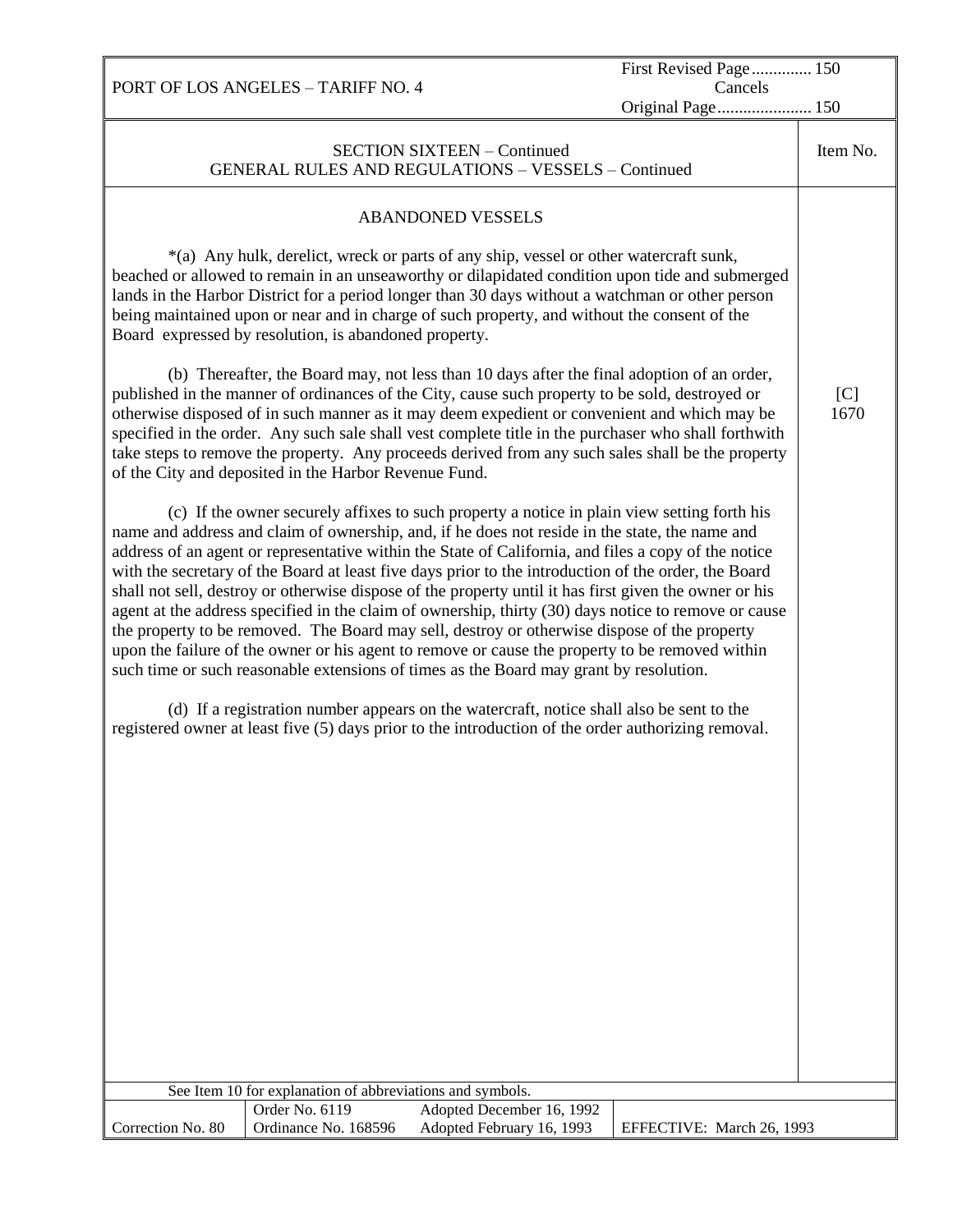Ш

| <b>SECTION SIXTEEN - Continued</b><br><b>GENERAL RULES AND REGULATIONS - VESSELS - Continued</b>                                                                                                                                                                                                                                                                                                                                                                                                                                                                                                                                                                                                                                                                                                                                                                                                                                                                                                                                                                                                                                                                                                                                                                                                                                                                                                                                                                                                                                                                                                                                                                                                                                                                                                                                                                                                                                                                                                                                                                                                                                                  | Item No. |
|---------------------------------------------------------------------------------------------------------------------------------------------------------------------------------------------------------------------------------------------------------------------------------------------------------------------------------------------------------------------------------------------------------------------------------------------------------------------------------------------------------------------------------------------------------------------------------------------------------------------------------------------------------------------------------------------------------------------------------------------------------------------------------------------------------------------------------------------------------------------------------------------------------------------------------------------------------------------------------------------------------------------------------------------------------------------------------------------------------------------------------------------------------------------------------------------------------------------------------------------------------------------------------------------------------------------------------------------------------------------------------------------------------------------------------------------------------------------------------------------------------------------------------------------------------------------------------------------------------------------------------------------------------------------------------------------------------------------------------------------------------------------------------------------------------------------------------------------------------------------------------------------------------------------------------------------------------------------------------------------------------------------------------------------------------------------------------------------------------------------------------------------------|----------|
|                                                                                                                                                                                                                                                                                                                                                                                                                                                                                                                                                                                                                                                                                                                                                                                                                                                                                                                                                                                                                                                                                                                                                                                                                                                                                                                                                                                                                                                                                                                                                                                                                                                                                                                                                                                                                                                                                                                                                                                                                                                                                                                                                   |          |
| SUNKEN WRECKS; REMOVAL                                                                                                                                                                                                                                                                                                                                                                                                                                                                                                                                                                                                                                                                                                                                                                                                                                                                                                                                                                                                                                                                                                                                                                                                                                                                                                                                                                                                                                                                                                                                                                                                                                                                                                                                                                                                                                                                                                                                                                                                                                                                                                                            |          |
| Whenever the navigation of any of the navigable waters within Los Angeles Harbor shall<br>be obstructed or endangered by any sunken vessel or other obstruction or object, and such<br>obstruction has existed for a longer period than thirty (30) days, or whenever the abandonment of<br>such obstruction can be legally established in a less space of time, the sunken vessel or other<br>obstruction or object shall be subject to be broken up, removed, sold, or otherwise disposed of by<br>the Board, in its discretion, without liability for any damage to the owner of same. Under<br>emergency, in the case of any vessel or other obstruction or object sinking or grounding, or being<br>in danger of sinking or grounding, or being unnecessarily delayed in any of the navigable waters<br>of said harbor, in such manner as to stop, seriously interfere with or specifically endanger<br>navigation, in the opinion of the Executive Director, the Executive Director shall have the right to<br>take immediate possession of such vessel or other obstruction or object, so far as to remove or to<br>destroy it, and to immediately clear the navigable waters aforesaid of the obstruction thereby<br>caused, using his best judgement to prevent any unnecessary injury; and it shall be unlawful for<br>any person to interfere with or prevent such removal or destruction; provided, however, that the<br>Executive Director may, in his discretion, give notice in writing to the owner or person in charge<br>of any such obstruction, requiring such owner or person to remove it; and provided, further, that<br>the expense of removing any such obstruction as aforesaid shall be a charge against such vessel<br>and cargo, or object, and if the owner thereof shall fail or refuse to reimburse the Board for such<br>expense within thirty (30) days after notification, then the Board may sell the vessel or cargo, or<br>object, or any part thereof that may not have been destroyed in removal, and the proceeds of such<br>sale shall be paid into the Harbor Revenue Fund of the City of Los Angeles. | 1675     |
|                                                                                                                                                                                                                                                                                                                                                                                                                                                                                                                                                                                                                                                                                                                                                                                                                                                                                                                                                                                                                                                                                                                                                                                                                                                                                                                                                                                                                                                                                                                                                                                                                                                                                                                                                                                                                                                                                                                                                                                                                                                                                                                                                   |          |
|                                                                                                                                                                                                                                                                                                                                                                                                                                                                                                                                                                                                                                                                                                                                                                                                                                                                                                                                                                                                                                                                                                                                                                                                                                                                                                                                                                                                                                                                                                                                                                                                                                                                                                                                                                                                                                                                                                                                                                                                                                                                                                                                                   |          |
|                                                                                                                                                                                                                                                                                                                                                                                                                                                                                                                                                                                                                                                                                                                                                                                                                                                                                                                                                                                                                                                                                                                                                                                                                                                                                                                                                                                                                                                                                                                                                                                                                                                                                                                                                                                                                                                                                                                                                                                                                                                                                                                                                   |          |
|                                                                                                                                                                                                                                                                                                                                                                                                                                                                                                                                                                                                                                                                                                                                                                                                                                                                                                                                                                                                                                                                                                                                                                                                                                                                                                                                                                                                                                                                                                                                                                                                                                                                                                                                                                                                                                                                                                                                                                                                                                                                                                                                                   |          |
|                                                                                                                                                                                                                                                                                                                                                                                                                                                                                                                                                                                                                                                                                                                                                                                                                                                                                                                                                                                                                                                                                                                                                                                                                                                                                                                                                                                                                                                                                                                                                                                                                                                                                                                                                                                                                                                                                                                                                                                                                                                                                                                                                   |          |
|                                                                                                                                                                                                                                                                                                                                                                                                                                                                                                                                                                                                                                                                                                                                                                                                                                                                                                                                                                                                                                                                                                                                                                                                                                                                                                                                                                                                                                                                                                                                                                                                                                                                                                                                                                                                                                                                                                                                                                                                                                                                                                                                                   |          |
|                                                                                                                                                                                                                                                                                                                                                                                                                                                                                                                                                                                                                                                                                                                                                                                                                                                                                                                                                                                                                                                                                                                                                                                                                                                                                                                                                                                                                                                                                                                                                                                                                                                                                                                                                                                                                                                                                                                                                                                                                                                                                                                                                   |          |
|                                                                                                                                                                                                                                                                                                                                                                                                                                                                                                                                                                                                                                                                                                                                                                                                                                                                                                                                                                                                                                                                                                                                                                                                                                                                                                                                                                                                                                                                                                                                                                                                                                                                                                                                                                                                                                                                                                                                                                                                                                                                                                                                                   |          |
|                                                                                                                                                                                                                                                                                                                                                                                                                                                                                                                                                                                                                                                                                                                                                                                                                                                                                                                                                                                                                                                                                                                                                                                                                                                                                                                                                                                                                                                                                                                                                                                                                                                                                                                                                                                                                                                                                                                                                                                                                                                                                                                                                   |          |
|                                                                                                                                                                                                                                                                                                                                                                                                                                                                                                                                                                                                                                                                                                                                                                                                                                                                                                                                                                                                                                                                                                                                                                                                                                                                                                                                                                                                                                                                                                                                                                                                                                                                                                                                                                                                                                                                                                                                                                                                                                                                                                                                                   |          |
|                                                                                                                                                                                                                                                                                                                                                                                                                                                                                                                                                                                                                                                                                                                                                                                                                                                                                                                                                                                                                                                                                                                                                                                                                                                                                                                                                                                                                                                                                                                                                                                                                                                                                                                                                                                                                                                                                                                                                                                                                                                                                                                                                   |          |
|                                                                                                                                                                                                                                                                                                                                                                                                                                                                                                                                                                                                                                                                                                                                                                                                                                                                                                                                                                                                                                                                                                                                                                                                                                                                                                                                                                                                                                                                                                                                                                                                                                                                                                                                                                                                                                                                                                                                                                                                                                                                                                                                                   |          |
| See Item 10 for explanation of abbreviations and symbols.                                                                                                                                                                                                                                                                                                                                                                                                                                                                                                                                                                                                                                                                                                                                                                                                                                                                                                                                                                                                                                                                                                                                                                                                                                                                                                                                                                                                                                                                                                                                                                                                                                                                                                                                                                                                                                                                                                                                                                                                                                                                                         |          |
| Order No. 5837<br>Adopted July 12, 1989<br>Ordinance No. 165789<br>Adopted April 10, 1990<br>EFFECTIVE: July 1, 1990                                                                                                                                                                                                                                                                                                                                                                                                                                                                                                                                                                                                                                                                                                                                                                                                                                                                                                                                                                                                                                                                                                                                                                                                                                                                                                                                                                                                                                                                                                                                                                                                                                                                                                                                                                                                                                                                                                                                                                                                                              |          |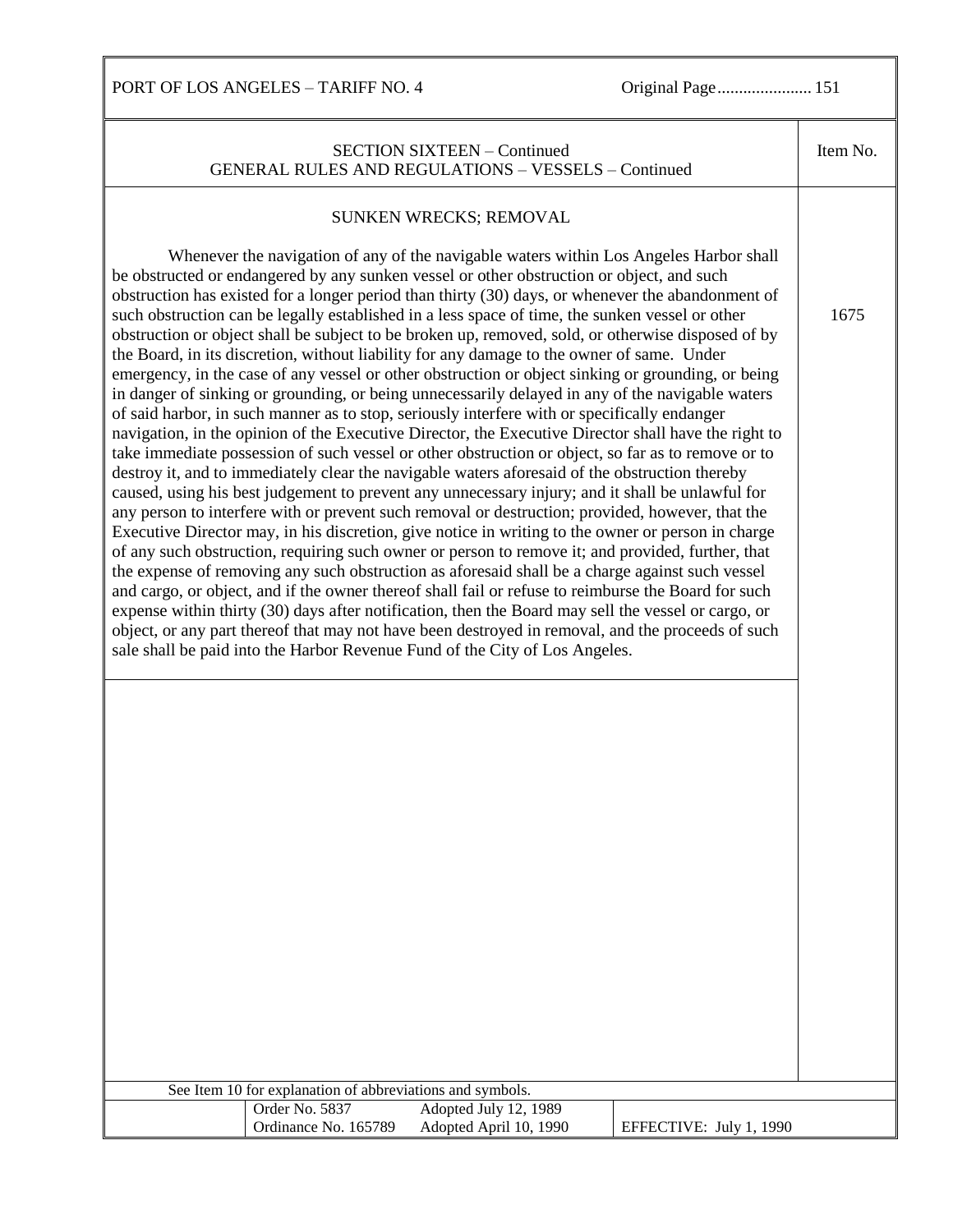PORT OF LOS ANGELES – TARIFF NO. 4

Third Revised Page ............ 152 Cancels Second Revised Page.......... 152 And Circular No. 15B

| <b>SECTION SIXTEEN - Continued</b><br><b>GENERAL RULES AND REGULATIONS - VESSELS - Continued</b>                                                                                                                                                                                                                                                                                                                                                                                                                                                                                                                                     |               |  |  |
|--------------------------------------------------------------------------------------------------------------------------------------------------------------------------------------------------------------------------------------------------------------------------------------------------------------------------------------------------------------------------------------------------------------------------------------------------------------------------------------------------------------------------------------------------------------------------------------------------------------------------------------|---------------|--|--|
| <b>SPEED OF VESSELS</b>                                                                                                                                                                                                                                                                                                                                                                                                                                                                                                                                                                                                              |               |  |  |
| Notwithstanding any rule or regulation herein contained with respect to speed of vessels, it<br>shall be unlawful for any person to operate any vessel in a reckless or negligent manner, or in any<br>manner so as to endanger any other vessel or mooring facility, or the life, limb or property of any<br>person.                                                                                                                                                                                                                                                                                                                |               |  |  |
| (a) It shall be unlawful for any person to run or operate any vessel in any portion of the<br>Inner Harbor at a rate of speed greater than 6 nautical miles an hour.                                                                                                                                                                                                                                                                                                                                                                                                                                                                 |               |  |  |
| (b) It shall be unlawful for any person to run or operate any vessel in any portion of Fish<br>Harbor, the West Channel, marinas, and yacht anchorages at a rate of speed greater than 4.4<br>nautical (5 Statute) miles per hour, or in such a manner as to create or cause a hazardous wake.<br>For purposes of this provision, the term "hazardous" means running or operating a vessel in such a<br>way as is reasonably likely to cause injury to person or damage to property.                                                                                                                                                 | $[+]$<br>1680 |  |  |
| (c) It shall be unlawful for any person to run or operate any vessel, drawing more than 1.5<br>meters of water, in any portion of the Outer Harbor at a rate of speed greater than 10 nautical miles<br>an hour.                                                                                                                                                                                                                                                                                                                                                                                                                     |               |  |  |
| (d) It shall be unlawful for any person to run or operate any vessel, drawing less than 1.5<br>meters of water, in the Outer Harbor at a rate of speed greater than 15 nautical miles an hour.                                                                                                                                                                                                                                                                                                                                                                                                                                       |               |  |  |
| (e) Notwithstanding the provisions of subsections (c) and (d) of this Item, it shall be<br>unlawful for any person to run or operate any vessel within the area designated and described<br>hereinbelow as a "No Wake Zone" at a rate of speed greater than 5 nautical miles an hour. The<br>No Wake Zone shall include that portion of the Cabrillo Beach recreation area extending from the<br>launch ramp to an imaginary line extending northwesterly from the west end of the municipal<br>fishing pier to the west end of Berth 47, when and while such No Wake Zone is marked in a<br>manner approved by the Port Warden. [+] |               |  |  |
| ENFORCEMENT OF U.S. COAST GUARD-DESIGNATED SAFETY ZONES                                                                                                                                                                                                                                                                                                                                                                                                                                                                                                                                                                              |               |  |  |
| It shall be unlawful for any person to enter into, transit through or anchor any vessel, or to<br>manipulate any water ski, personal watercraft, aquaplane or similar device into any area<br>designated as a safety zone by the U.S. Coast Guard Captain of the Port, Los Angeles-Long<br>Beach.                                                                                                                                                                                                                                                                                                                                    |               |  |  |
| The enforcement of this provision shall be consistent with Item 240 of these rules and<br>regulations. Any designated safety zone shall remain in effect until the safety zone is cancelled by<br>the Captain of the Port, Los Angeles-Long Beach, with the concurrence of the Board of<br>Harbor Commissioners.                                                                                                                                                                                                                                                                                                                     |               |  |  |
| See Item 10 for explanation of abbreviations and symbols.                                                                                                                                                                                                                                                                                                                                                                                                                                                                                                                                                                            |               |  |  |
| Order No. 6699<br>Adopted August 9, 2000<br>Ordinance No. 173527<br>Adopted September 26, 2000<br>Correction No. 210<br>EFFECTIVE: November 3, 2000                                                                                                                                                                                                                                                                                                                                                                                                                                                                                  |               |  |  |